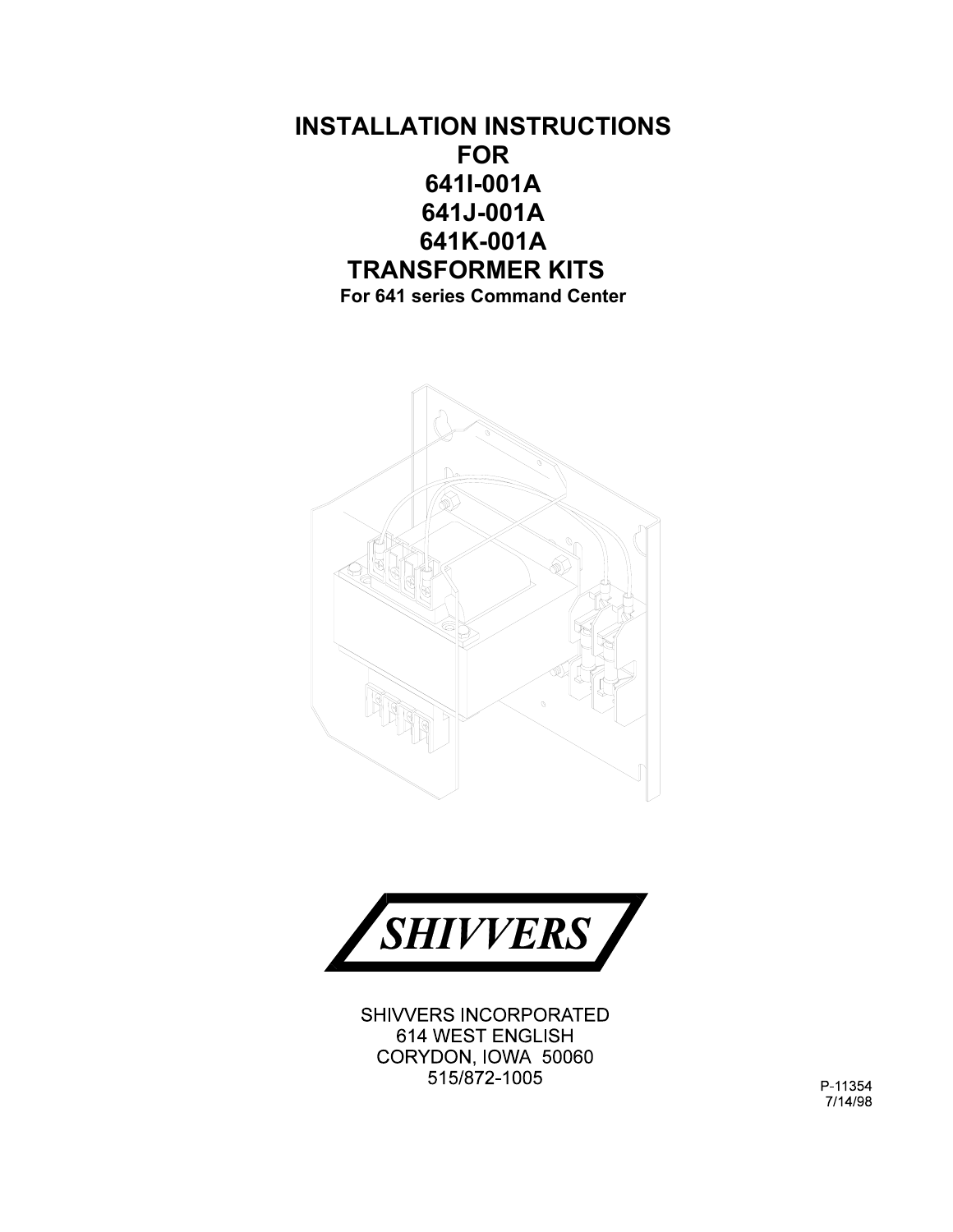## **SAFETY**

The installer of this equipment must assume the responsibility for his own safety, and that of those working around him. He must also make sure that the equipment is installed as shown in this manual.

If any items covered in this manual are not completely understood, or there is a concern with the safety of this product, contact Shivvers at the address shown on the front page.



**TAKE NOTE ANYTIME THIS SYMBOL APPEARS. YOUR SAFETY, AND THAT OF PERSONS AROUND YOU IS AT STAKE.**

ALL ELECTRICAL WIRING SHALL BE INSTALLED IN COMPLIANCE WITH THE LATEST EDITION OF THE ANSI/NFPA STANDARD 70, NATIONAL ELECTRICAL CODE, AS A MINIMUM REQUIREMENT, AND IN COMPLIANCE WITH LOCAL WIRING CODES AS APPLICABLE.

WIRING MUST BE DONE BY A COMPETENT ELECTRICIAN. A LICENSED ELECTRICIAN IS RECOMMENDED, AND MUST BE USED WHEN REQUIRED BY LOCAL OR STATE STATUTES.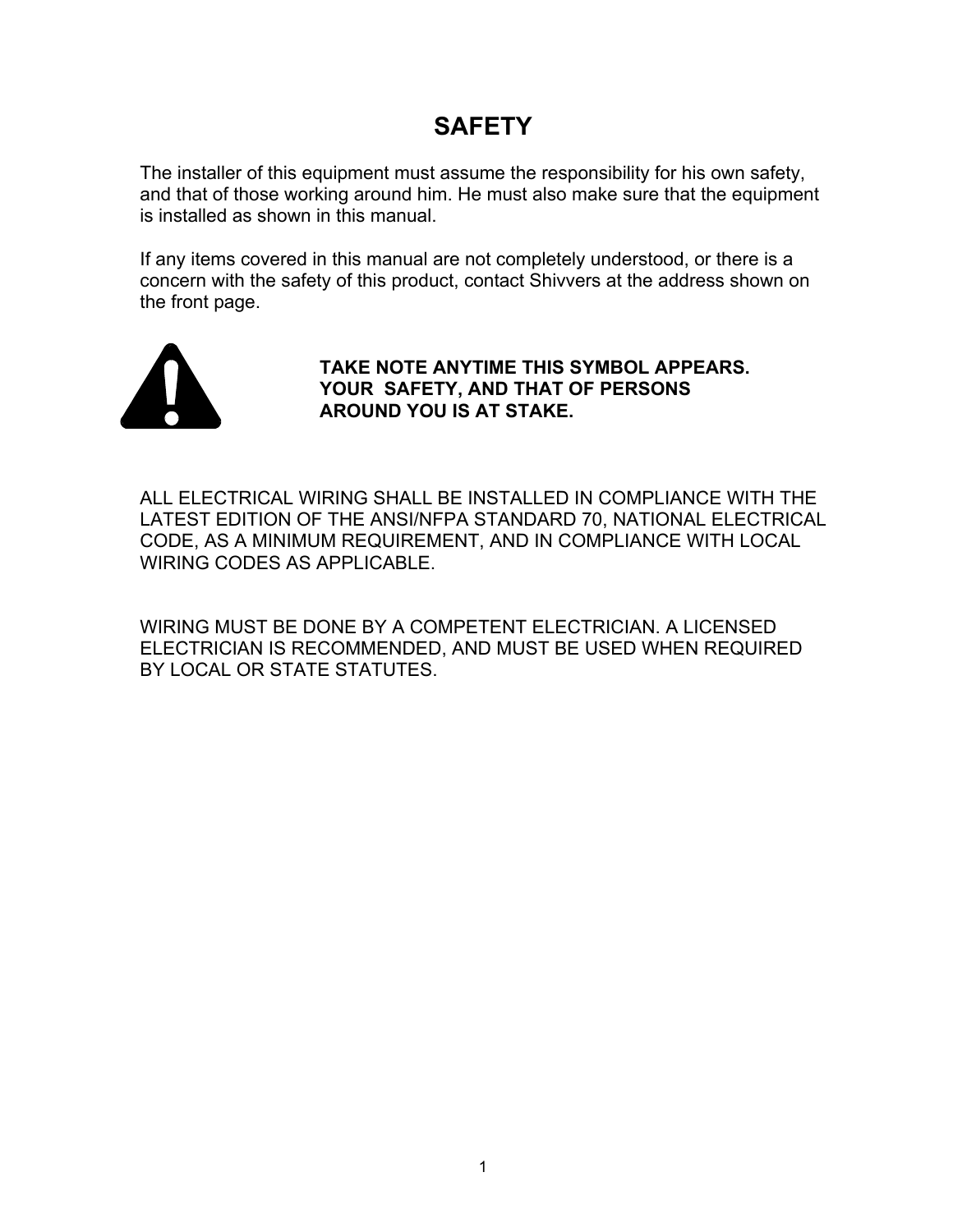

## **641I-001A TRANSFORMER KIT**

Primary voltage 220/440 VAC Secondary voltage 115VAC .3 kVA. Factory wired for 220VAC primary. Wiring must be field changed for 440VAC primary.



#### **641J-001A TRANSFORMER KIT**

Primary voltage 575 VAC Secondary voltage 115VAC .5 kVA



#### **641K-001A TRANSFORMER KIT**

Primary voltage 380 VAC Secondary voltage 115VAC .5 kVA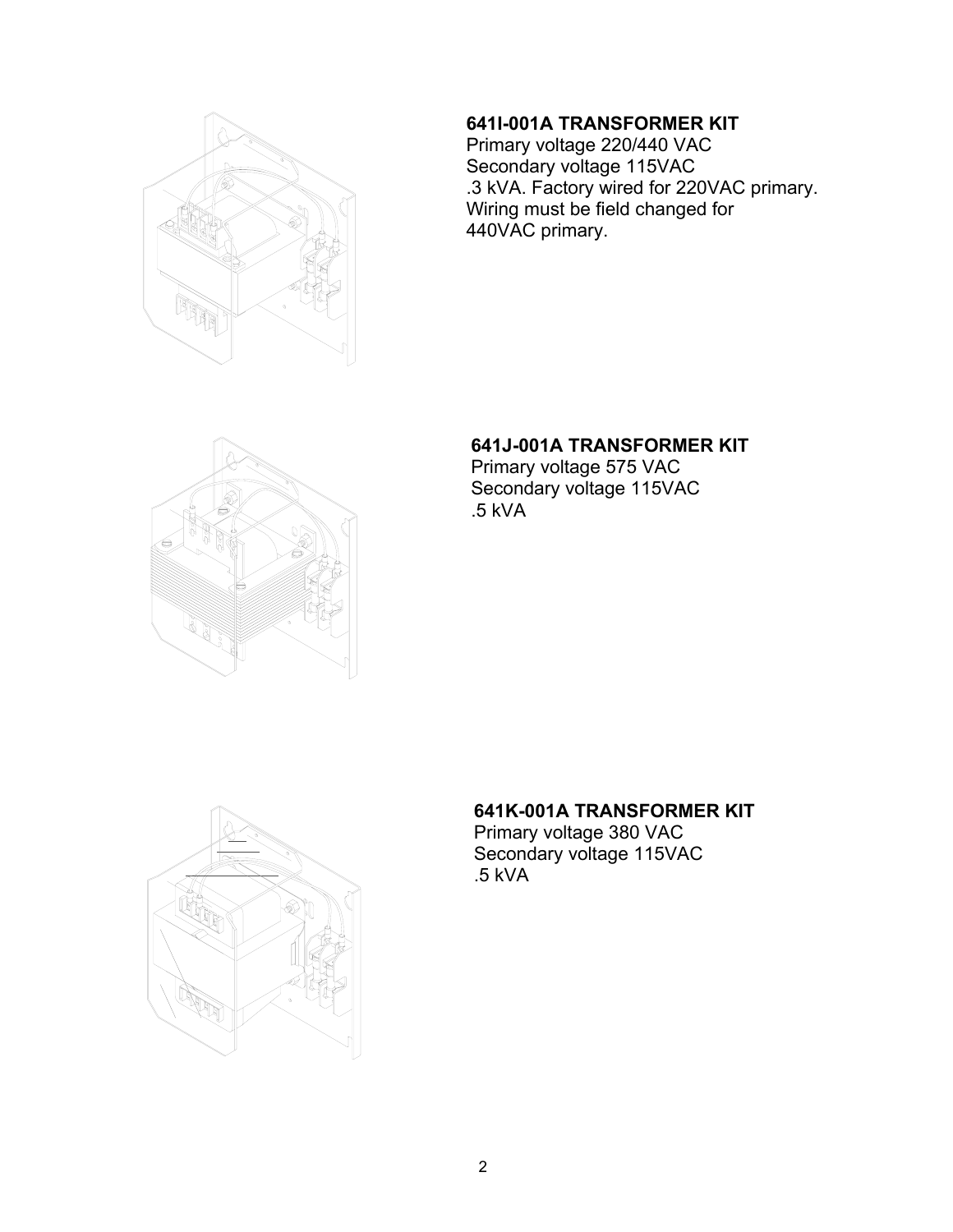## **TRANSFORMER SETUP**

Before installing the transformer kit, make sure it is rated and setup for the proper voltage. The previous page shows each model number and the input voltage they are able to handle.

**641I-001A** Transformer kit comes set for 220VAC input. The transformer can be set for 440VAC if needed. To change the transformer to 440VAC, remove the two jumpers from the terminals on the primary side and place both jumpers on the two center terminals of the primary side.



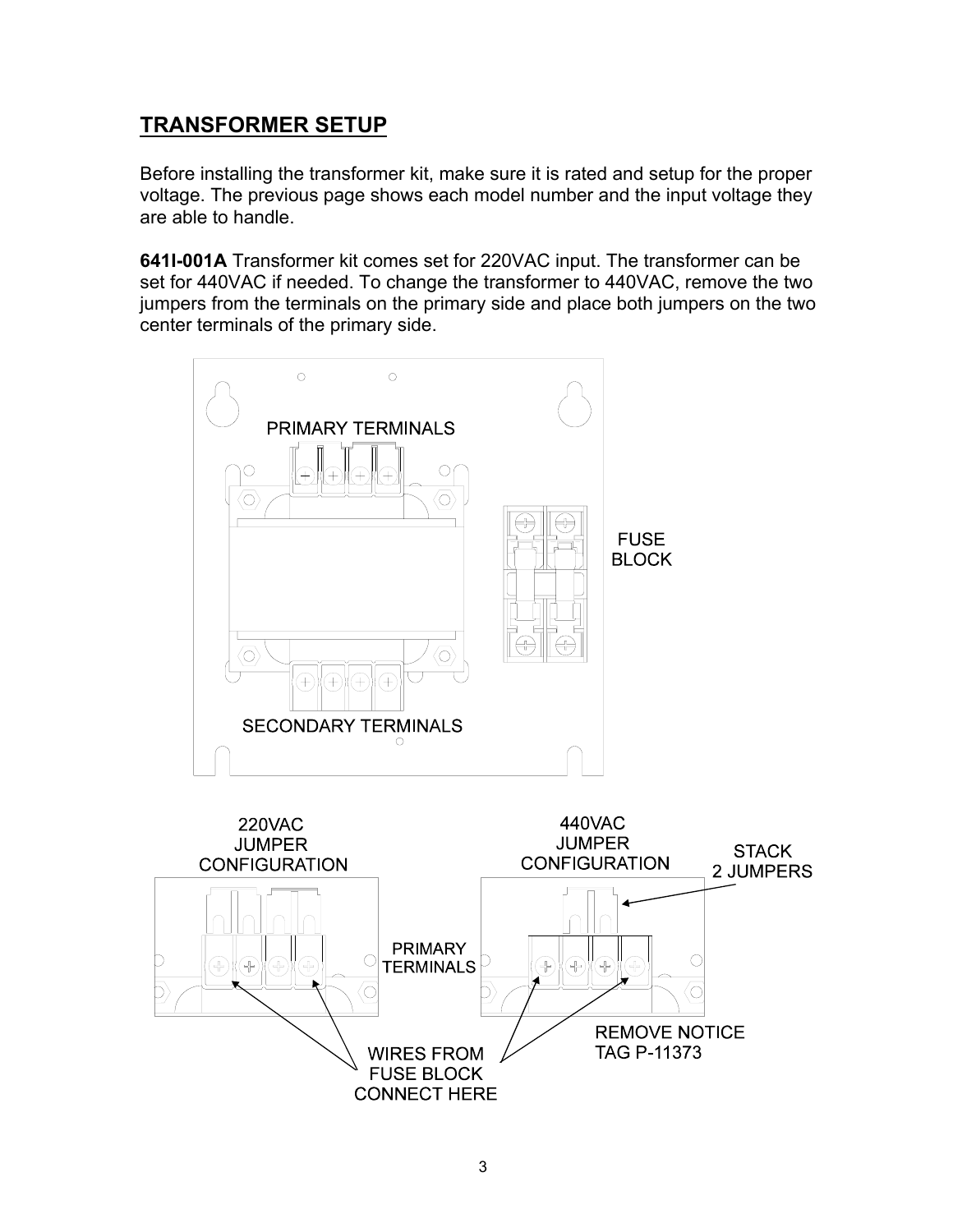**641J-001A** Transformer kit comes wired from the factory to operate on 575VAC. This transformer also has multiple windings to operate on lower primary voltages. This is done by placing the wires on the primary side on different terminals. (No jumpers needed). The decal on the transformer explains the different terminal voltages. Although this transformer will operate on 220/440 primary voltages, it is cheaper to order model # 641I-001A instead.

**641K-001A** Transformer kit comes from the factory wired to operate on 380VAC primary voltage. This is also a multiple winding transformer. Use the decal on the transformer for reference on the alternate voltages or contact the factory for assistance.

## **MOUNTING THE TRANSFORMER**

# **DANGER**

### **DISCONNECT AND LOCK OUT POWER TO THE ENTIRE DRYING SYSTEM BEFORE OPENING THE MAIN COVER ON THE CONTROL BOX.**

The mounting bolts for the transformer kits are located in the bottom right-hand corner of the command center. To mount the transformer first locate the (4) ¼" hex nuts with the installation kit. Start 2 of the hex nuts on the top 2 mounting bolts in the command center. Place the transformer over the 2 hex nuts and on to the mounting bolts. Make sure the bottom bolts are in the 2 slots on the bottom of the transformer mounting plate. Place the 2 remaining hex nuts on the bottom bolts, then tighten all four nuts. Take care when installing the transformer not to pinch any wiring behind the mounting plate. Route printer wiring, if installed, over the top of the clear plastic shield.